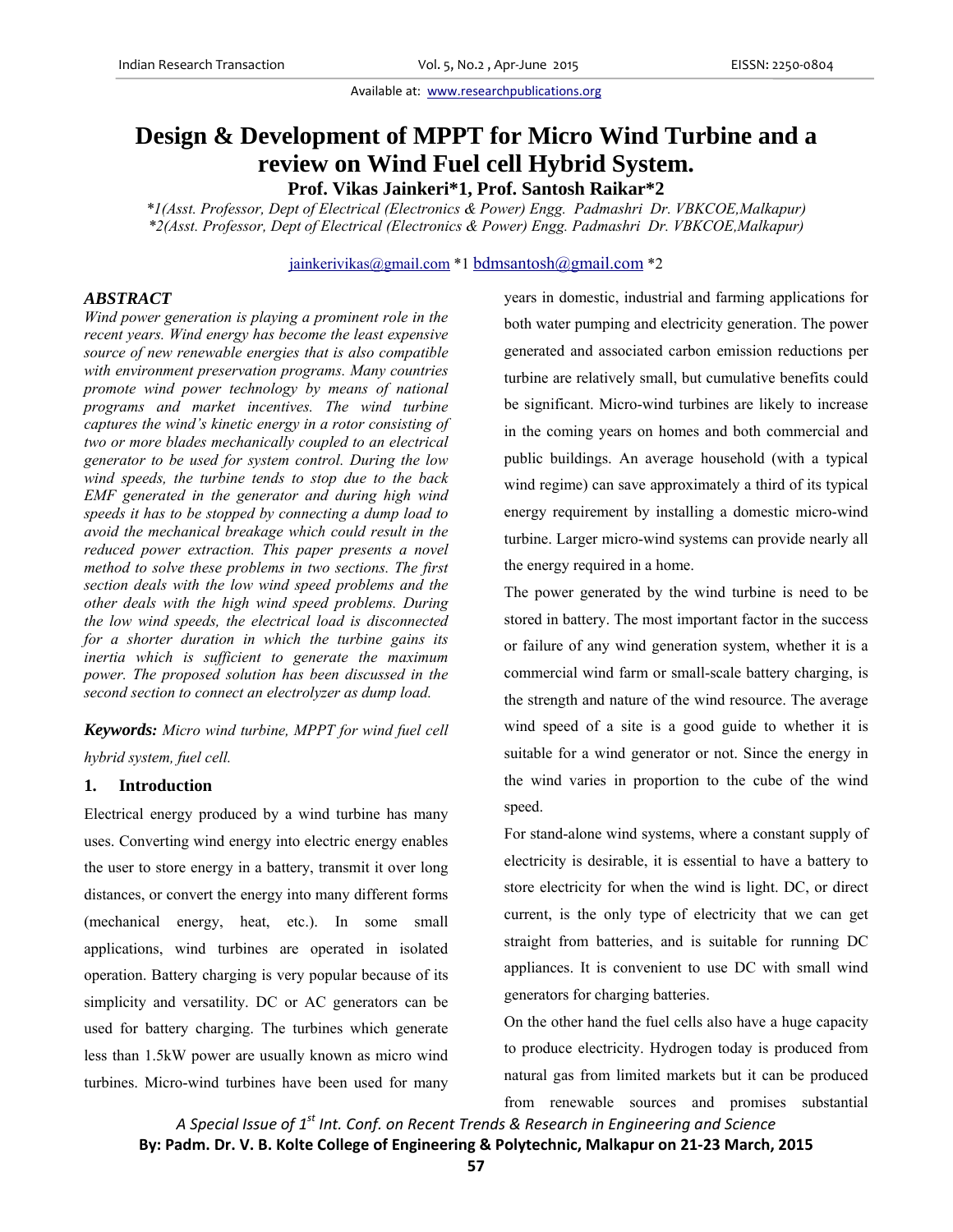## Available at: www.researchpublications.org

contributions to the global energy supplies in the long term. Hydrogen is most abundant element in the universe, the simplest chemical fuel (essentially a hydrocarbon without the carbon) that makes a highly efficient clean burning energy carrier. It has the potential to fuel transportation vehicle with zero emissions and also provide process heat for industrial process, help produce electricity from (centralized or distributed power systems and provide a storage medium for electricity from renewable sources. Sir William Grove (1811-1896), a British lawyer and amateur Scientist, developed the first fuel cell in the year 1839. The principle was discovered by accident during an electrolysis experiment. [1]

When Sir William disconnected the battery from the electrolyzer and connected the two electrodes together, he observed a current flowing in the opposite direction consuming the gases of hydrogen and oxygen. He called this device a gas battery. It consisted of platinum electrodes placed in test tubes of hydrogen and oxygen, immersed in a bath of dilute sulphuric acid. It generated voltage of about 1 V. However, due to some problems of corrosion of the electrodes and instability of the materials grove fuel cell was not practical. But however, Bacon in the year 1950 successfully produced the first practical fuel cell which was an alkaline fuel cell. It was an alkaline electrolyte (molten KOH) used instead of dilute sulphuric acid. The electrode was constructed of porous sintered nickel powder so that the gases could diffuse through the electrodes to be in contact with aqueous electrolyte on the other side of the electrode. This greatly increased the contact area contact between the electrodes, gases and the electrolyte. Thus, increasing the power delivered by the fuel cell.

A fuel cell is an electrochemical device that converts chemical energy directly into electrical energy. Like a battery, a fuel cell consists of a pair of electrodes and an electrolyte. Unlike a battery, the species consumed during the chemical reactions are continuously replenished such that there is never a heed to recharge the cell. A fuel visually hydrogen is supplied to the anode of the full cell. At the anode, the fuel is oxidized yielding electrons, which travel through the external circuit and at the Cathode the oxidant is reduced, consuming electrodes from the external circuit. Ions travel through the electrolyte to balance the flow of electrons through the external circuit. Anode and the cathode reactions and the composition and direction of flow of the mobile ion vary with the type of fuel cell.

## **Applications of Fuel Cells:**

Fuel cells have been used extensively and successfully in spacecraft and now efforts are on to commercialize the fuel cell. They have a wide range of applications which are listed below.

i. Stationary power

- Power generating stations
- Auxiliary units
- Distributed power generation
- Residential use as combined heat and power (CHP)
- Generating station
- ii. Transportation
	- Airport intra terminal vehicles
	- Buses and car

iii. Portable electronics

- Laptop
- $\bullet$  Cellular phones<sup>[1]</sup>

# **2. Battery charger for micro wind turbines**

#### **2.1 Block diagram**

This topic presents the detailed description of block diagram. It starts with the working principle of designed battery charger for micro wind turbines and the description of the main components used in the set up. The block diagram gives an insight idea of the electrical connection of wind generator and battery through a smart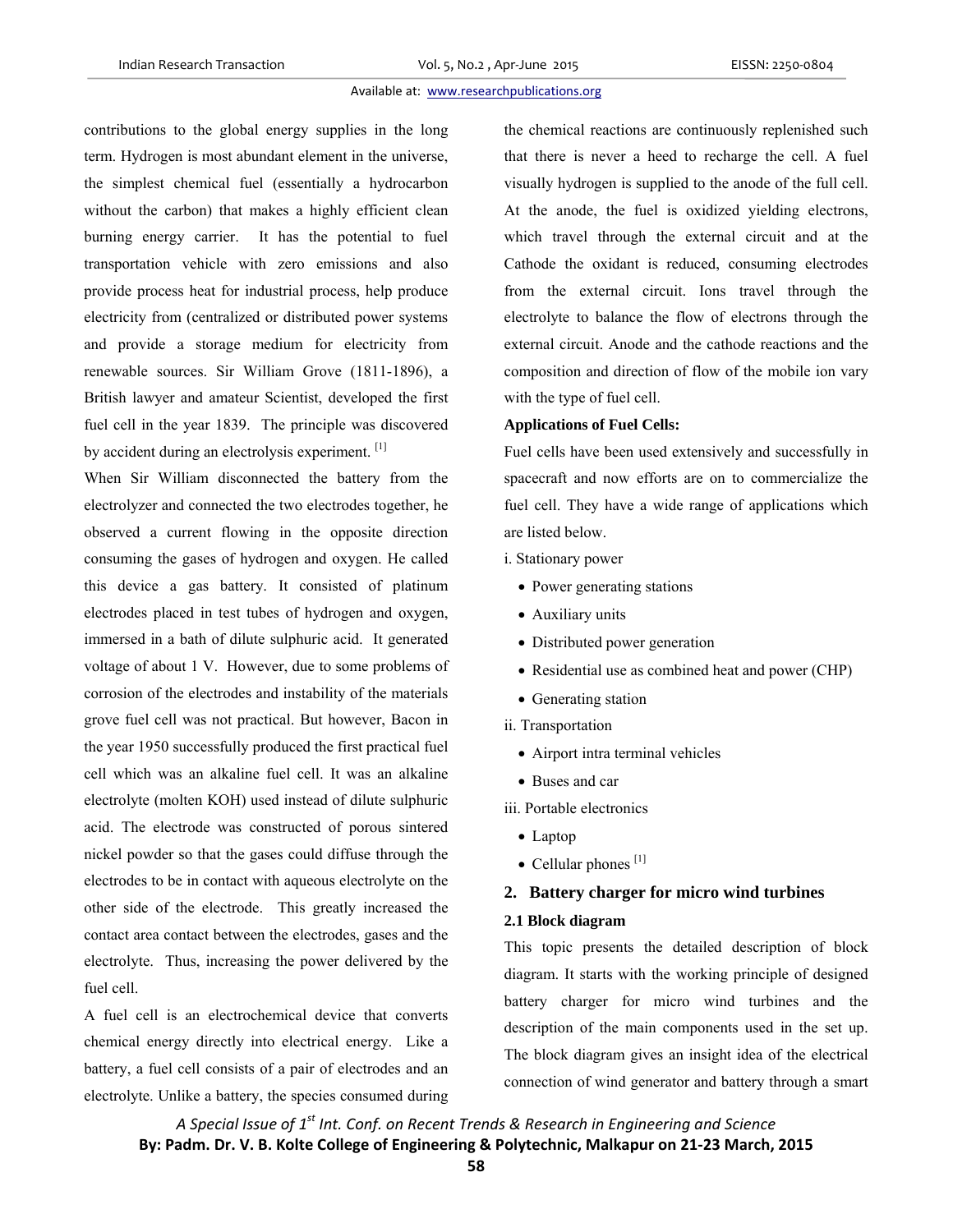#### Available at: www.researchpublications.org

interfacing circuit. The circuit is designed to obtain the maximum power generated by the wind turbine e<br>e.

# $Fig. 2.1: Block diagram$

The block diagram consists of 12V DC wind generator, voltage sensing circuit, ADC, microcontroller, driver IC, MOSFET, LCD and 12V battery as a load. Instead of DC wind generator AC wind generator can be used with r rectifier.

#### **2 2.2 Working P Principle**

The voltage sensing circuit is used to monitor the generator output voltage and battery voltage. The output OF sensing circuit is connected to the microcontroller through ADC0809 which converts analog voltage into digital value so that the controller can understand it easily T The output of voltage sensi ng circuit at b battery side is directly connected to the  $P_{1.0}$  pin of microcontroller. When  $P_{1,0}$  receives high signal that indicates battery is fully charged. Controller sends the gate pulse to the switch (MOSFET) through driver circuit according to generator output voltage  $(V_g)$ . Frequency modulation technique is used for generating the pulse. The ON period and OFF period of pulse depends on the  $V_g$ . During the low wind s speed at which h the turbine g generates the output voltage less than 13.5V therefore the battery will be disconnected As the  $V<sub>g</sub>$  reaches 13.5V, the battery will be reconnected to utilize the generated power. The OFF period decreases as the  $V<sub>g</sub>$  increases from 13.5V to 17.5V. During OFF C th<br>ne ut<br>er to<br>y. is nyhrisFde.<br>Fde. dsFperio

the battery when it is connected. As the battery voltage reaches 13.5V, it will be disconnected automatically to protect from overcharging. od the turbine gains its inertia and supplies power to

## **3. Design of Voltage Sensing Circuit**

The voltage divider circuit is used as a voltage sensing circuit. It consists of two series resisters connected in parallel to the input supply. The voltage sensing circuit is shown in Fig.3.1

Formula used for calculating the  $V_2$  is given by



*Fig. 3 .1: Voltage sen nsing circuit*

 $R_1$  and  $R_2$  are fixed and they are selected to get  $V_2$  less than 5V for maximum input voltage  $(V_1)$ . Two voltage sensing circuits are used in this project, one is at the wind generator side and another is at battery side.

Considering the maximum wind generator output voltage is 38V so that R<sub>1</sub> and R<sub>2</sub> are selected as  $10k\Omega$  and  $1.5k\Omega$ respectively to get  $V_2$  less than 5V.  $V_2$  is further connected to ADC as an input. The calculated results of  $V_2$  are presented in below fig 3.2.

*Calculated results of V<sub>2</sub> of voltage sensing circuit at wind gene rator side*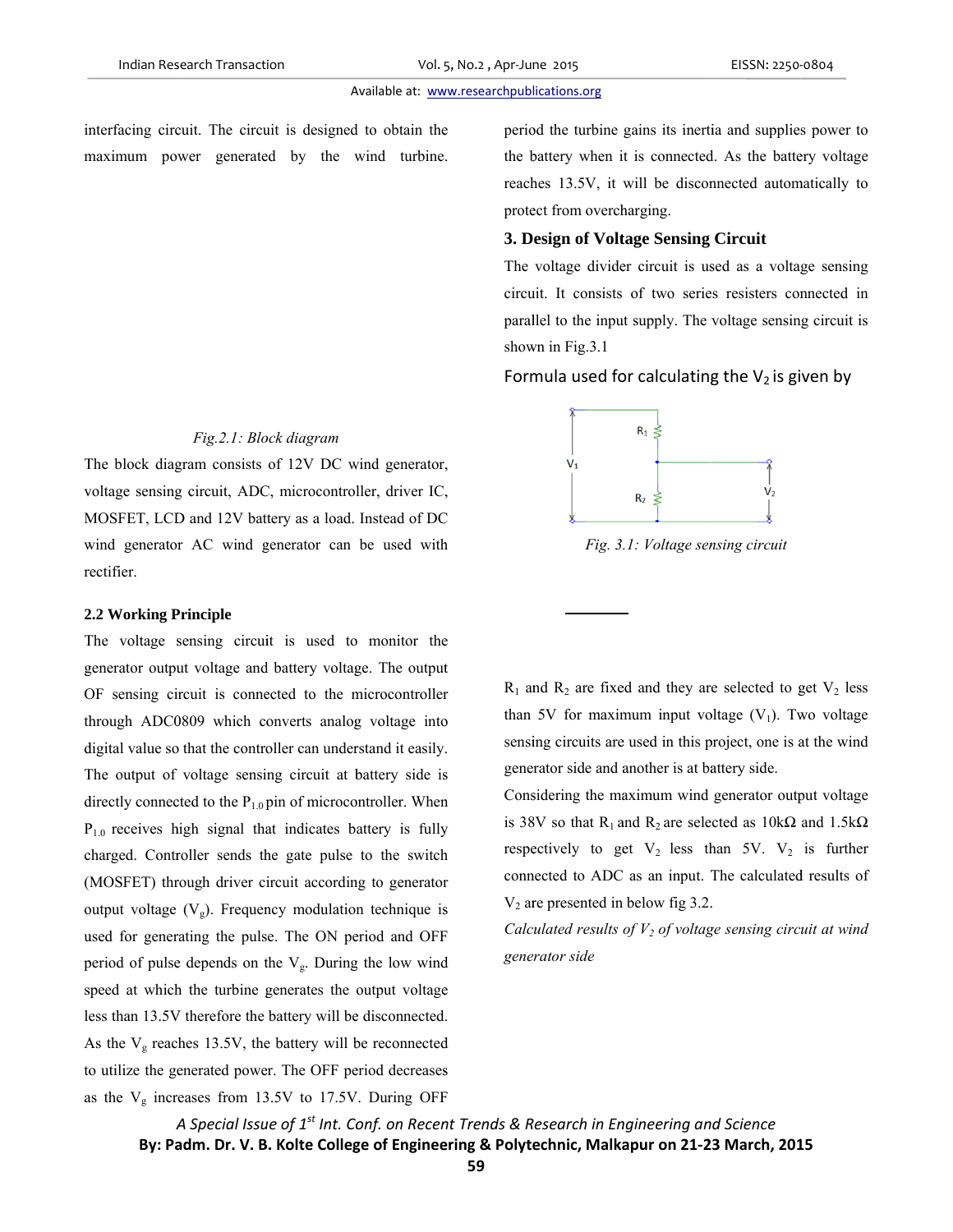#### Available at: www.researchpublications.org





The voltage sensing circuit at battery side is used to sense battery voltage.  $R_1$  and  $R_2$  are selected to get  $V_2 = 2.7$  V when  $V_1$  (Battery voltage) = 13.5 V. The output of this voltage sensing circuit is directly connected to the pin  $P_{1.0}$ of microcontroller because that pin gets high signal at 2.7 V and program is written to disconnect battery when  $P_{1.0}$ receives high signal. The same procedure is followed to calculate  $V_2$  for  $R_1 = 100k\Omega$  and  $R_2 = 25k\Omega$ .  $V_2$  is calculated only for  $V_1$ = 13.5 V is shown in below Table-3.1

Table-3.2: Calculated results of V<sub>2</sub> of voltage sensing **circuit at battery side**.

| $V_1(V)$ | $R_1(k\Omega)$ | $R_2$ (kΩ) | $V_2(V)$ |
|----------|----------------|------------|----------|
| 13.5     | 100            | 25         | 2.70     |

# **3.**2 Analog to Digital Conversion

8-bit ADC is used to convert analog signals from voltage sensing circuit to digital values. For 8-bit ADC, the digital values can be calculated using the successive approximation method.

Consider minimum voltage of analog signal is 0 V and maximum voltage is 5 V.

Let  $V_{\text{max}}$  = maximum voltage of the analog signal

 $A =$ analog value

- n = number of bits for digital encoding
- $2<sup>n</sup>$  = number of digital codes
	- $M =$  number of steps ( $2<sup>n</sup> 1$ )

 $D =$  digital value

$$
D = A \times \frac{M}{V_{\text{max}}}
$$
 (3.2)

Digital values for corresponding analog voltages are calculated using the formula 3.2 for  $n = 8$  and  $M = 2<sup>n</sup>$  $1 = 2<sup>8</sup> - 1 = 255$ . The calculated results are shown in below Fig.3.2.

The step size or resolution of ADC is given by

Resolution ൌ V୫ୟ୶ <sup>M</sup> ·································· · ሺ3.3ሻ

Resolution = 
$$
\frac{5}{255}
$$
 = 0.02  $\frac{\text{volts}}{\text{bit}}$  ... ... ... ... .3.2

The digital values for selected analog voltages are given in Table-3.2

| Table-3.3: Analog to Digital conversion. |
|------------------------------------------|
|------------------------------------------|

| $V_{\rm g}(V)$ | <b>Analog voltage</b> | Digital value |
|----------------|-----------------------|---------------|
| 13.5           | 1.76                  | 90            |
| 14.5           | 1.88                  | 96            |
| 15.5           | 2.02                  | 103           |
| 16.5           | 2.14                  | 109           |
| 17.5           | 2.27                  | 116           |





Step 1: Measure generator output voltage  $(V_g)$  and battery voltage  $(V<sub>b</sub>)$ 

Step 2: If  $V_g$  < 13.5 V or  $V_b$  > 13.5 V, disconnect battery else connect battery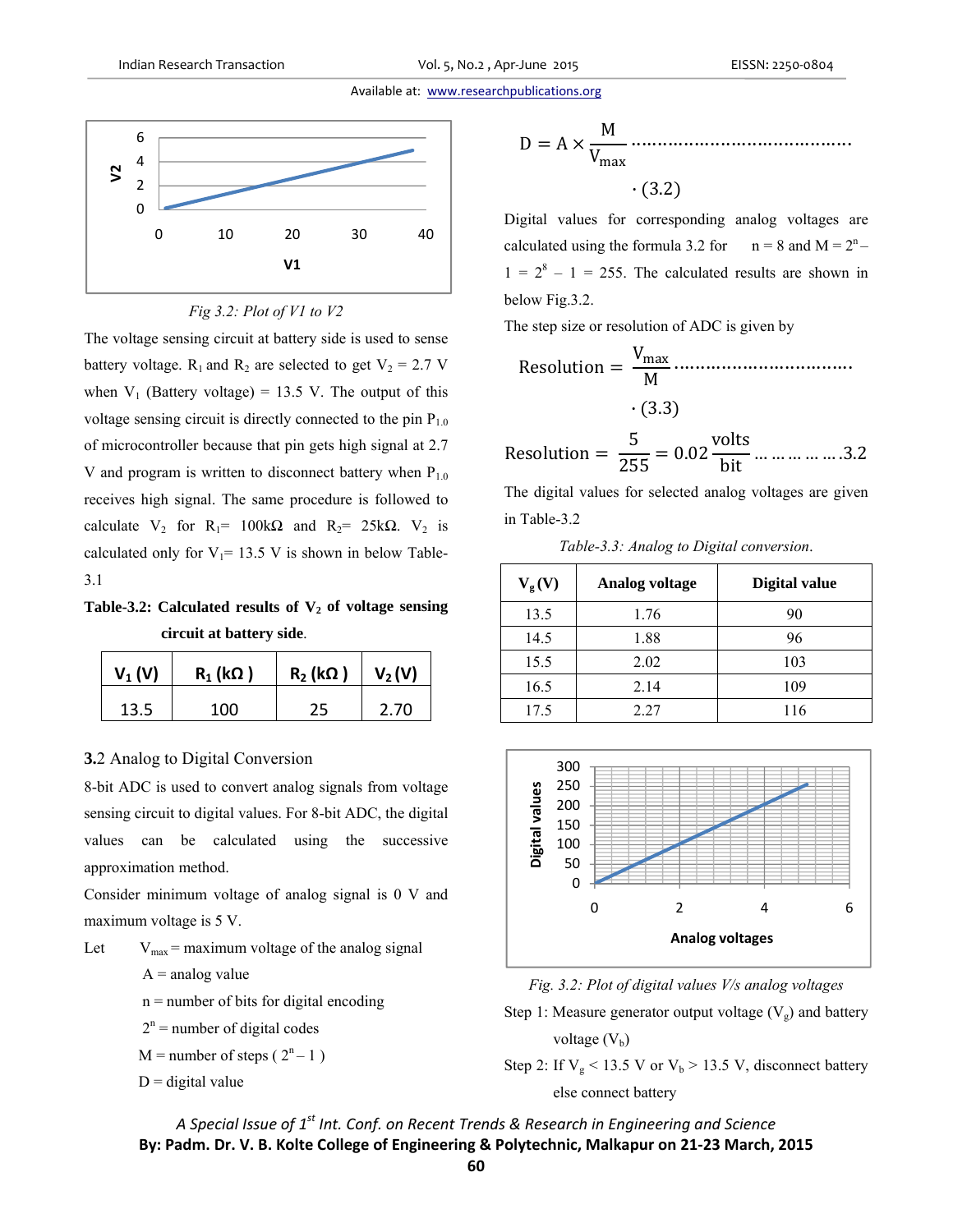#### Available at: www.researchpublications.org

- Step 3: If 13.5  $V \le V_g < 14.5$  V, generate gate pulse with 1s-ON and 4s-OFF
- Step 4: Else if 14.5  $V \le V_g$  < 15.5 V, generate gate pulse with 1s-ON and 3s-OFF
- Step 5: Else if 15.5  $V \le V_g < 16.5$  V, generate gate pulse with 1s-ON and 2s-OFF
- Step 6: Else if  $16.5 \text{ V} \leq V_g < 17.5 \text{ V}$ , generate gate pulse with 1s-ON and 1s-OFF
- Step 7: Else if  $V_g \ge 17.5$  V, generate gate pulse with full ON
- Step 8: Else go to measure  $V_g$  and  $V_b$

This loop will be continuing repeatedly and depends on the status of  $V_g$  and  $V_b$ , the controller generates the gate pulses to the switch.

#### **3.4 Circuit Diagram of the work done**

The below figure 3.4 represents the complete connections of each component used for designing the smart charger between the micro wind turbine and battery. Interfacing between microcontroller (P89V51RD2BN), ADC0809CCN and LCD are presented with pin numbers. Two voltage dividers are used as voltage sensing circuits for monitoring the generator output voltage and battery voltage. ADC converts analog voltages into digital signals and these digital signals or digital values acts as an input to the microcontroller. N-channel MOSFET is used as a switch which operates with respect to the gate pulse generated by the controller given through the driver circuit. LCD displays generator output voltage and switching mode of the switch. P89V51RD2, ADC0809CCN and LCD require 5 V DC supply and driver IC requires both 5V and 12 V DC supply. The photograph of designed experimental setup is shown in below Fig. 3.5



*Fig. 3.4: Detailed Circuit Diagram* 

## **4. Results and discussions**

The results obtained from the designed charger circuit for micro wind turbines are illustrated in this topic. Instead of wind turbine, a 24V DC power is converted by single phase AC using rectifier had been used for testing the circuit. By varying the input DC voltage using potentiometer, the gate pulses generated by the controller for different voltage ranges are observed and those are found to be correct. 12V, 7.2Ah sealed lead-acid battery was used for testing and it was found that when the battery voltage reaches 13.5 V, it will be disconnected means the switch will be opened. The generation of pulse is mainly achieved by the frequency modulation technique. Here ON time is maintained constant as 1 second and only OFF time is varied according to the requirements resulting in the change in frequency.

The gate pulses generated by the controller for different wind generator output voltage ranges from 13.5 V to 17.5 V are shown in below figures from Fig. 4.1 to Fig.4.6 respectively. All the results has been recorded and extracted by the use of cathode ray tube.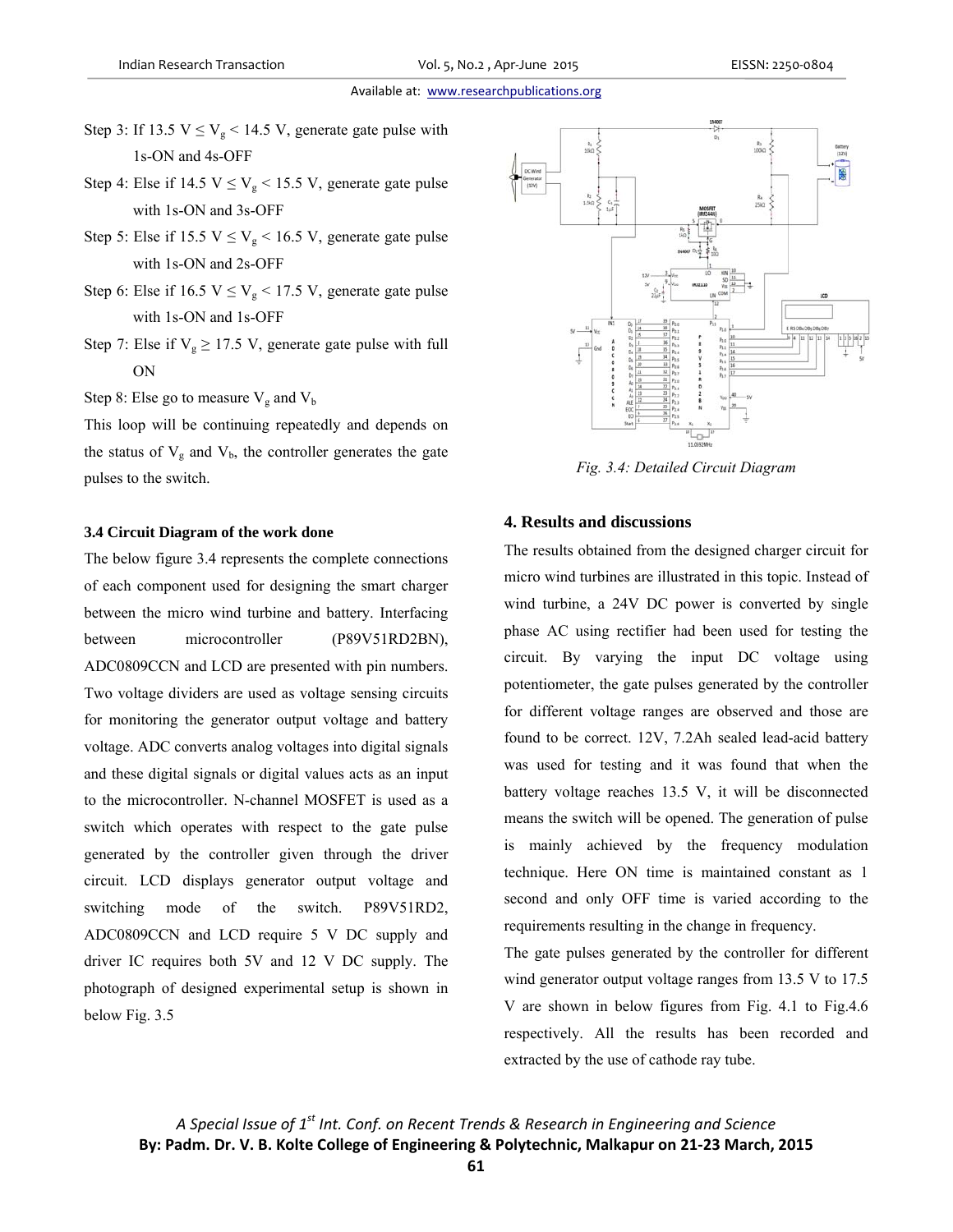#### Available at: www.researchpublications.org



*Fig.* 4.1: Gate pulses for  $V_g < 13.5V$  or  $V_b > 13.5V$ 

Fig. 4.1 shows the gate pulses generated by the controller when either  $V_g < 13.5$  V or  $V_b > 13.5$  V. The switch will be OFF until the wind generator output reaches 13.5 V and battery voltage should be less than 13.5 V. rlr,



*Fig. 4.2: Gate pulses for*  $13.5V \leq V_g \leq 14.5V$ Time (sec)

Fig. 4.2 shows the gate pulses generated by the controller when  $V<sub>g</sub>$  lies between 13.5 V and 14.5 V. Observed that it is1 second ON and 4 second OFF with a frequency 200 m mHz.



*Fig. 4.3: Gate pulses for*  $14.5V \leq V_g \leq 15.5V$ Time (sec)

Fig. 4.3 shows the gate pulses generated by the controller when  $V<sub>g</sub>$  lies between 14.5 V and 15.5 V. Observed that it is 1 second ON and 3 second OFF with a frequency 250 mHz. Compared to the Fig. 4.2 the OFF period of the gate pulse is reduced by 1 second.



*Fig. 4.4: Gate pulses for*  $15.5V \leq V_g < 16.5V$ 

when  $V_g$  lies between 15.5 V and 16.5 V. Observed that it is 1 second ON and 2second OFF with a frequency 333 mHz. Compared to Fig. 4.3 the OFF period of the gate pulse is reduced by 1 second. 4.4 shows the gate pulses ge enerated by the e controller



*Fig. 4.5: Gate pulses for*  $16.5V \leq V_g \leq 17.5V$ 

Fig. 4.5 shows the gate pulses generated by the controller when  $V_g$  lies between 16.5 V and 17.5 V. Observed that it is 1 second ON and 1 second OFF with a frequency 500 mHz z.



*Fig.* 4.6: Gate pulses for  $V_g \ge 17.5V$ 

Fig. 4.6 shows the gate pulses generated by the controller when  $V<sub>g</sub>$  exceeds 17.5 V. Observed that it is fully ON means battery is connected continuously.

It is observed that the OFF period of gate pulse decreases as the generator output voltage increases from 13.5 V to 17.5 V. Increase in voltage indicates that the wind speed is increased so the turbine will be rotating finely at high wind speeds therefore the OFF period of the switch is reduced as the voltage increased. In OFF period the turbine gains its inertia and it supplies power to the battery in 1 second ON period. By keeping ON period constant and varying only OFF period of the pulse with respect to the generator voltage, the turbine can be made to run even for low wind speed along with the battery charg ging.